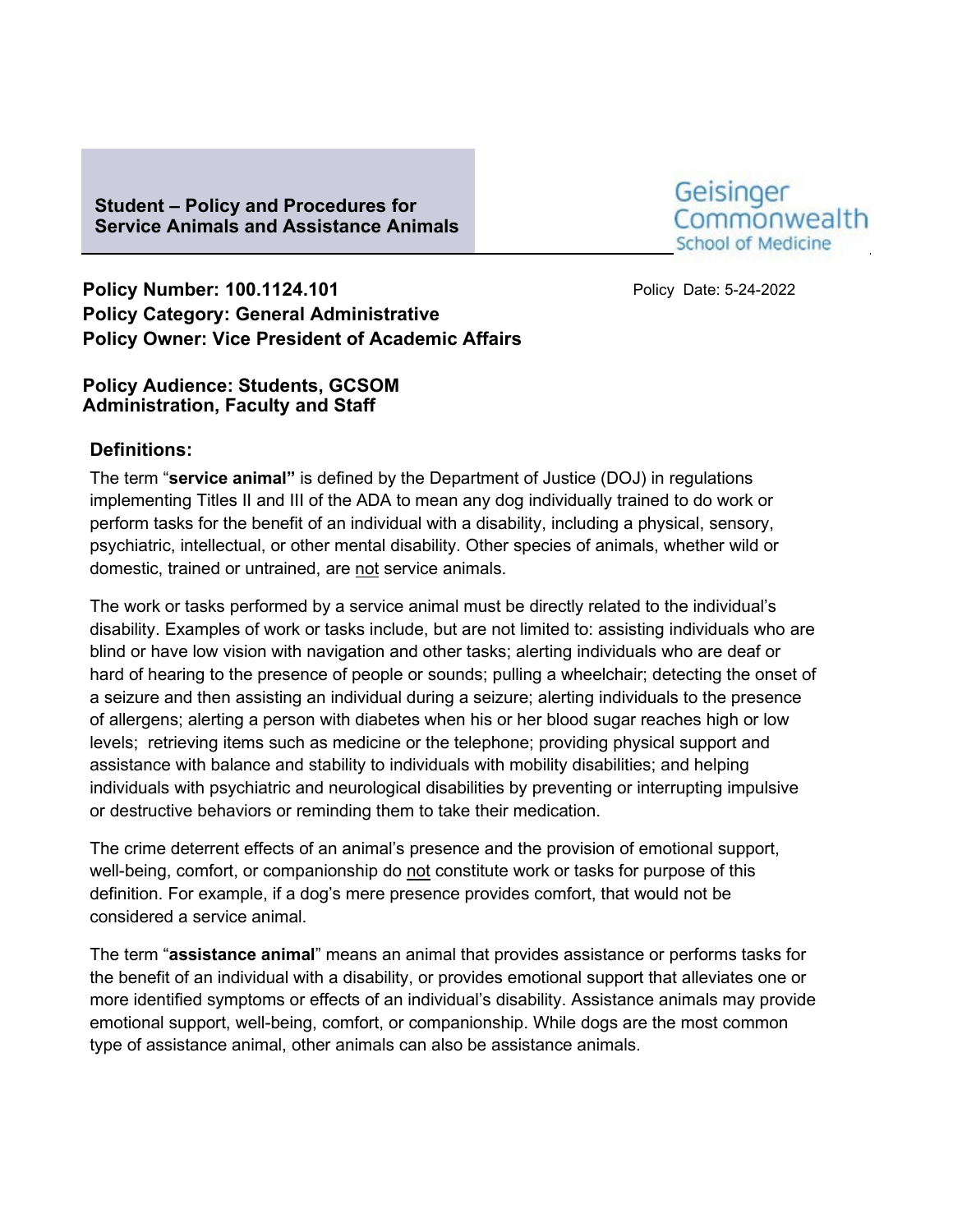### **2. Medical Curriculum Committee Review:**

Date of review: May 24, 2022

# **3. Introduction / Purpose:**

Some individuals with disabilities use service animals or assistance animals that enable them to fully participate in everyday life. The School of Medicine ("SOM") is committed to full compliance with the requirements of Titles I, II and III of the Americans with Disabilities Act (ADA), Section 504 of the Rehabilitation Act and the implementing regulations of the Fair Housing Act, 24 CFR § 100.202: § 100.204 in responding to the use of service animals and assistance animals by persons with a disability. The purpose of this policy is to identify the responsibilities of the SOM with respect to animals that provide service (service animals) and assistance (assistance animals) to individuals with disabilities in the employment context and with respect to programs, projects, and activities that are conducted by GCSOM.

### **4. Governance and Enforcement:**

Vice President of Academic Affairs

# **5. Policy:**

GCSOM has adopted policy that typically forbids pets or animals within its buildings. However, consistent with GCSOM's obligations under the ADA and Section 504 of the Rehabilitation Act to make reasonable modifications to its policies, the SOM will respond to requests from individuals with disabilities to use service animals and assistance animals to participate in or benefit from programs, projects, or activities.

- SOM's Policy on Service Animals limits the type of animal that can be requested (dogs only) and prescribes the work or tasks that the dog must perform and specifies functions such as emotional support and comfort that are not included. Consistent with the DOJ approach applicable to service animals, the SOM approach limits the types of inquiries SOM may make and restricts the documentation that may be required.
- SOM's Policy on Assistance Animals does not limit the type of animal that can be requested and treats requests for assistance animals in a manner consistent with the general policies applicable to all requests for reasonable modifications of policies, practices, and procedures outlined in the GCSOM Policy and Procedures for Disability Services and outlined in the guide "Guidelines for Requesting Academic and Nonacademic Accommodations."

With respect to employment, GCSOM adopts the approach taken by EEOC in informal guidance which is to treat requests for service animals and assistance animals in a manner comparable to the general policies and procedures applicable to requests for any reasonable accommodation.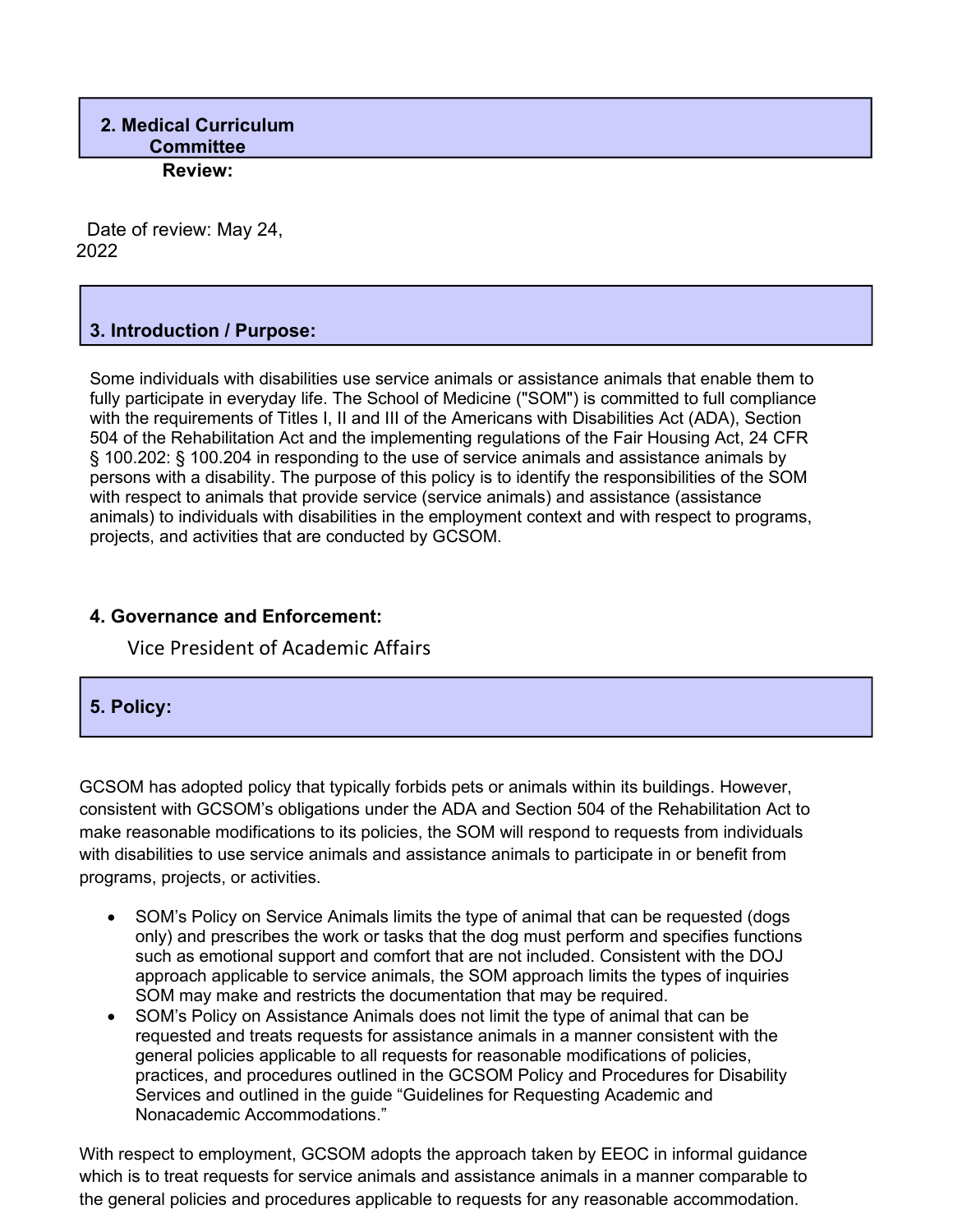Requests by employees for the use of a service animal should be made to the Human Resources Department.

# **SERVICE ANIMALS USED TO PARTICIPATE IN OR BENEFIT FROM PROGRAMS, PROJECTS, OR ACTIVITIES**

## **Procedures for Requesting the Use of a Service Animal**

Requests by an applicant or enrolled student for the use of a service animal should be made to the Accessibility Services Coordinator in the Center for Learning Excellence.

GCSOM will not ask about the nature or extent of a person's visible disability when requesting the use of a service animal. In situations where it is not readily apparent that an individual requesting the use of a service animal has a disability and where it is not readily apparent that the requested dog is a service animal (e.g., individual with a seizure disability using a seizure alert service animal, individual with a psychiatric disability using a psychiatric service animal, individual with an autism-related disability using an autism service animal), the disability officer/human resource generalist may make two inquiries to determine whether an individual's request can be applied to this policy and if the animal requested qualifies as a service animal:

- 1. Is the service animal required because of a disability?
- 2. What work or tasks has the animal been trained to perform?

GCSOM may not make these two inquiries when it is readily apparent that the animal is trained to do work or perform tasks for an individual with a disability e.g., the dog is observed guiding an individual who is blind or has low vision, pulling a person's wheelchair, or providing assistance with stability or balance to an individual with an observable mobility disability.

### **Procedure for Documenting the Need for a Service Animal**

Once it is apparent that an individual is an individual with a disability and the animal requested is a service animal, GCSOM will not require documentation, such as proof that the animal has been certified, trained, or licensed as a service animal or require that the dog demonstrate tasks. GCSOM will not ask for special identification cards for the animal. It should be noted, however, that individuals who have service animals are not exempt from local animal control or public health requirements e.g., all dogs must be vaccinated. Also, service animals are subject to local dog licensing and registration requirements.

### **General Considerations**

A service dog may not be excluded based on assumptions or stereotypes about its breed, size, and/or weight.

An individual with a disability using a service dog will not be charged a surcharge for the presence of the animal. However, GCSOM may charge individuals for any damage caused by their service animal.

Animal handlers must control their service animals at all times. Handlers are responsible for caring for and supervising their service animal, which includes toileting, feeding, grooming and veterinary care. GCSOM is not obligated to supervise or otherwise care for a service animal.

GCSOM may ask an individual with a disability to remove a service animal from the premises if: